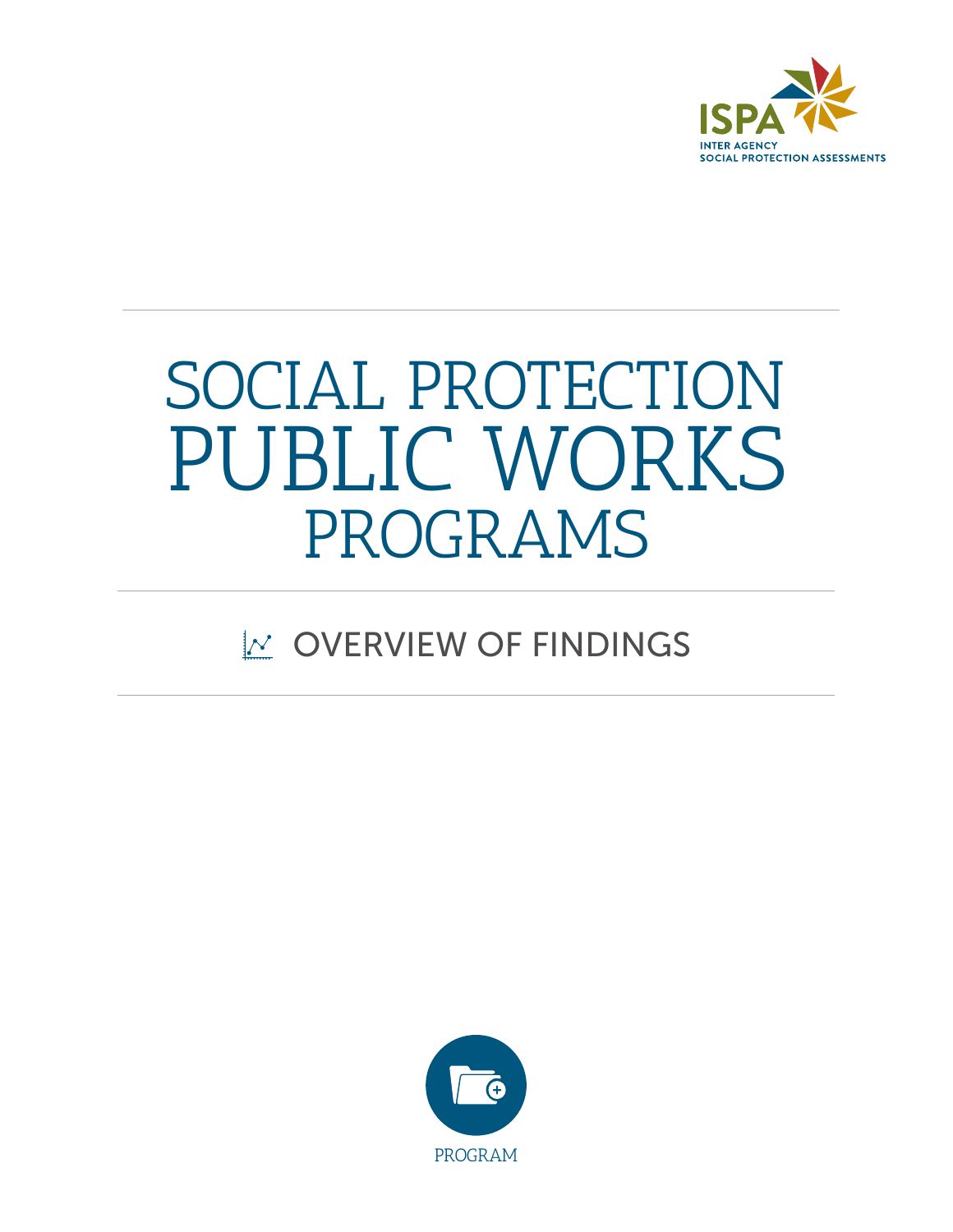| Key Area                                                 |                                                                                                                                                                                                                                                                                                                                                                                                                                                          | $\overline{2}$                                                                                                                                                                                                                                                                                                                                                                                                                                     | $\overline{3}$                                                                                                                                                                                                                                                                | $\overline{4}$                                                                                                                                                                                                                                                                                                                                                                                         |
|----------------------------------------------------------|----------------------------------------------------------------------------------------------------------------------------------------------------------------------------------------------------------------------------------------------------------------------------------------------------------------------------------------------------------------------------------------------------------------------------------------------------------|----------------------------------------------------------------------------------------------------------------------------------------------------------------------------------------------------------------------------------------------------------------------------------------------------------------------------------------------------------------------------------------------------------------------------------------------------|-------------------------------------------------------------------------------------------------------------------------------------------------------------------------------------------------------------------------------------------------------------------------------|--------------------------------------------------------------------------------------------------------------------------------------------------------------------------------------------------------------------------------------------------------------------------------------------------------------------------------------------------------------------------------------------------------|
| Description                                              | Latent:<br>Significant attention<br>needs to be paid to<br>this dimension                                                                                                                                                                                                                                                                                                                                                                                | Emerging:<br>This dimension<br>requires vigilance.<br>Elements<br>for effective<br>performance are in<br>place but gaps and<br>constraints persist.                                                                                                                                                                                                                                                                                                | Moderate:<br>Satisfactory<br>performance,<br>with most of the<br>elements showing<br>effective and efficient<br>parameters.                                                                                                                                                   | Advanced:<br>Highly satisfactory<br>practice, with broad-<br>based success in the<br>examined elements.                                                                                                                                                                                                                                                                                                |
| A. Eligibility &<br>Targeting                            | Target population<br>may need<br>clarification; program<br>eligibility criteria may<br>be loosely specified<br>or applied; and<br>procedures may<br>not be conducted<br>in line with<br>program manuals.<br>Mechanisms to<br>target poor and<br>vulnerable may<br>not be functional.<br>Evidence of large<br>inclusion and<br>exclusion errors<br>may exist. Direct or<br>indirect measures<br>to promote female<br>participation may not<br>be present. | Target population<br>and eligibility criteria<br>are generally clear.<br>However, targeting<br>mechanisms may<br>present a number of<br>gaps, e.g., possible<br>issues in wage<br>setting protocols,<br>use of geographic<br>targeting, or in<br>eligibility criteria.<br>There may<br>be evidence<br>of significant<br>inclusion and<br>exclusion errors,<br>accompanied by<br>actual low women<br>participation<br>compared to<br>planned rates. | Green signals clear<br>target population,<br>eligibility criteria, and<br>functioning targeting<br>mechanisms.<br>Yet there may be<br>evidence of inclusion<br>or exclusion errors<br>or there may be<br>gaps in program<br>design limiting the<br>participation of<br>women. | The program<br>exhibits clear target<br>population and<br>eligibility criteria.<br>Evidence of<br>effective targeting<br>mechanisms is<br>present, including<br>as documented<br>by robust impact<br>evaluations.<br>The program<br>has promoted<br>participation in<br>line with program<br>manuals, as well<br>as encouraged<br>the inclusion of<br>vulnerable groups<br>such as disabled<br>people. |
| <b>B.</b> Nature<br>of Benefits,<br>Timing &<br>Duration | The level of benefits<br>may be inadequate<br>or inappropriate,<br>e.g., benefits too<br>low, program<br>duration too short.<br>or generating labor<br>market distortions.<br>High incidence of<br>payment delays may<br>be reported.                                                                                                                                                                                                                    | The level of benefits<br>may not be set<br>adequately given<br>local needs, e.g.,<br>wage levels too<br>high/low, with<br>consequent impacts<br>on local markets.<br>This, however, may<br>be accompanied<br>by low incidence of<br>payment delays.                                                                                                                                                                                                | The program may<br>have set benefits<br>that are adequate,<br>appropriate and have<br>no adverse impact on<br>local economy.                                                                                                                                                  | The program<br>includes benefits<br>that are adequate,<br>appropriate, and<br>compatible with local<br>context. Additional<br>benefits are provided<br>through combined<br>interventions.                                                                                                                                                                                                              |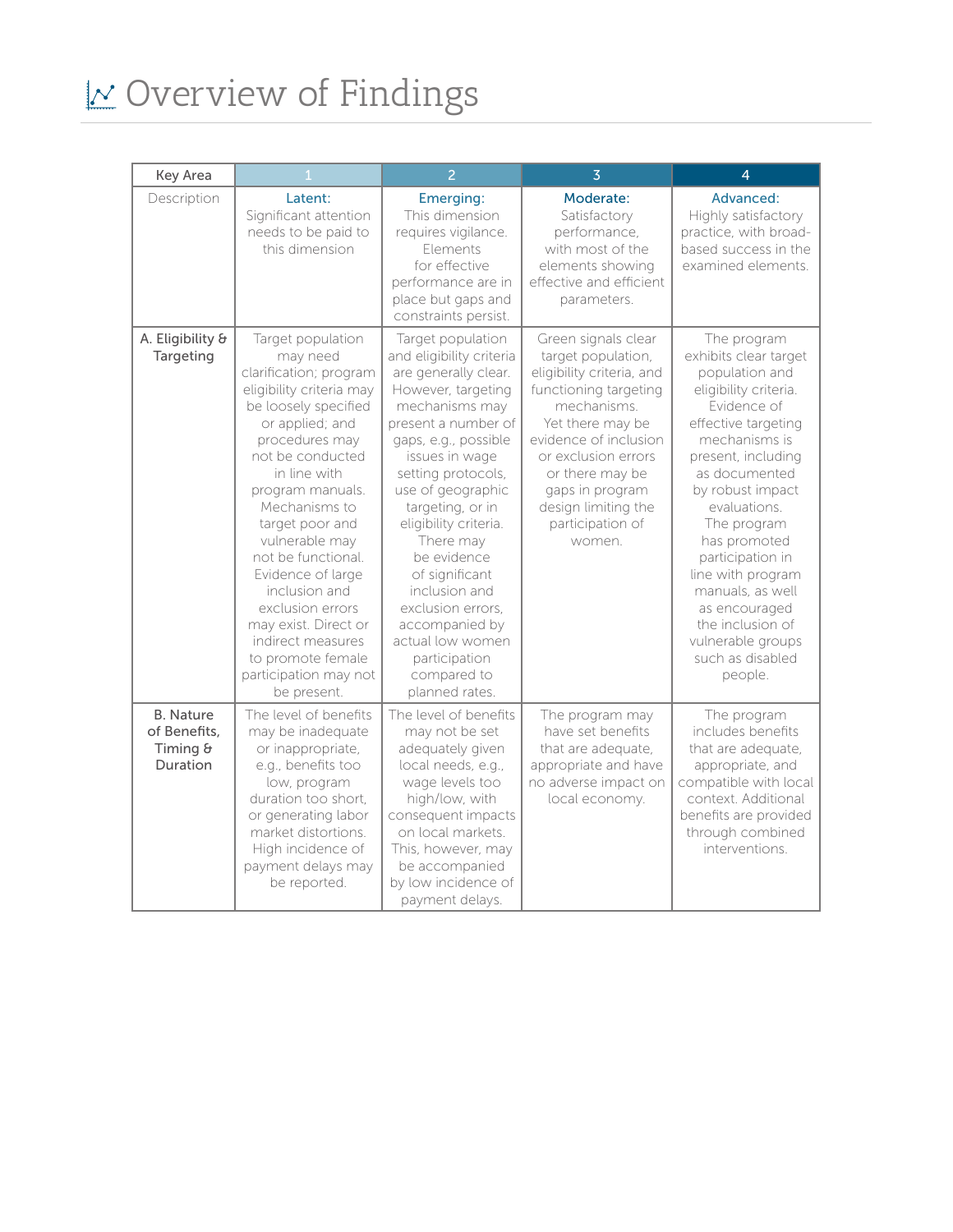| Key Area                                           |                                                                                                                                                                                                                                                                                                                                                                                                                                                                                                                                                                                                                                                                                                                   | $\overline{2}$                                                                                                                                                                                                                                                                                                                                                                                                                    | $\overline{3}$                                                                                                                                                                                                                                                     | 4                                                                                                                                                                                                                                                                                                                                                                                                                                                     |
|----------------------------------------------------|-------------------------------------------------------------------------------------------------------------------------------------------------------------------------------------------------------------------------------------------------------------------------------------------------------------------------------------------------------------------------------------------------------------------------------------------------------------------------------------------------------------------------------------------------------------------------------------------------------------------------------------------------------------------------------------------------------------------|-----------------------------------------------------------------------------------------------------------------------------------------------------------------------------------------------------------------------------------------------------------------------------------------------------------------------------------------------------------------------------------------------------------------------------------|--------------------------------------------------------------------------------------------------------------------------------------------------------------------------------------------------------------------------------------------------------------------|-------------------------------------------------------------------------------------------------------------------------------------------------------------------------------------------------------------------------------------------------------------------------------------------------------------------------------------------------------------------------------------------------------------------------------------------------------|
| C. Asset<br>Creation &<br><b>Services</b>          | The rationale for<br>projects and/or<br>services may be<br>unclear and/or<br>inadequate given<br>the local context<br>or timing of the<br>program. Process<br>and criteria for<br>project selection<br>may be unclear or<br>not applied correctly.<br>Implementation<br>arrangements may<br>not meet operational<br>requirements. Needs<br>of community may<br>not be addressed.<br>There may not<br>be measures to<br>ensure completion<br>and quality<br>control of assets.<br>Environmental<br>impact of projects<br>may be of concerns.<br>Participants may not<br>receive adequate<br>training before<br>working on their<br>tasks. Technical<br>supervision on<br>projects may be<br>absent or inefficient. | The rationale for<br>projects tends<br>to be relatively<br>clear, although<br>the participation<br>of people in<br>different activities<br>may not be well<br>documented.<br>Quality of projects<br>and service may be<br>of concern.<br>Pre-project and<br>follow up training<br>and supervision<br>may be insufficient.                                                                                                         | Projects and/or<br>services are well<br>defined and respond<br>to community needs.<br>Implementation<br>arrangements are<br>well defined, but<br>projects may lack<br>adequate technical<br>training and/or<br>supervision.                                        | Projects and<br>services are well<br>defined. Quality<br>of projects and<br>services has been<br>well documented,<br>while environmental<br>safeguards have<br>been taken into<br>account. Participants<br>have received<br>adequate training<br>before project<br>commencement.<br>Local contractors<br>are used for material<br>provision. Adequate<br>technical supervision<br>of projects is in<br>place.                                         |
| D.<br>Institutions,<br>Coordination<br>& Financing | The program may<br>have unclear roles<br>and responsibilities<br>amongst<br>stakeholders.<br>Oversight and<br>coordination<br>mechanisms may be<br>limited. The program<br>may not be flexible in<br>face of crisis, in case<br>that is the objective.<br>Funding may be<br>not sufficient, or<br>may be inefficiently<br>managed, to<br>cover all designed<br>activities.                                                                                                                                                                                                                                                                                                                                        | Roles and<br>responsibilities may<br>be defined for some<br>stakeholders. There<br>may be limited<br>coordination and<br>oversight capacity.<br>Manuals and<br>contracts to support<br>coordination could<br>be more developed.<br>Program may lack<br>preparedness for<br>crisis response, if<br>this objective is<br>envisaged within<br>the program.<br>The allocation<br>of funding to the<br>program may not<br>be adequate. | The program assigns<br>clear roles and<br>responsibilities to<br>diverse stakeholders.<br>Program features<br>oversight and<br>coordination<br>mechanisms, but<br>flexibility to respond<br>to crisis in case of<br>need may be limited,<br>and/or financing, too. | The program<br>assigns clear roles<br>and responsibilities<br>amongst diverse<br>stakeholders to<br>ensure effective<br>implementation,<br>coordination,<br>and oversight.<br>Stakeholders have<br>developed capacity<br>to implement<br>program efficiently.<br>Institutional<br>arrangements<br>are adequately<br>devised to ensure<br>responsiveness<br>to crises, if<br>needed. Funding is<br>adequately allocated<br>and efficiently<br>managed. |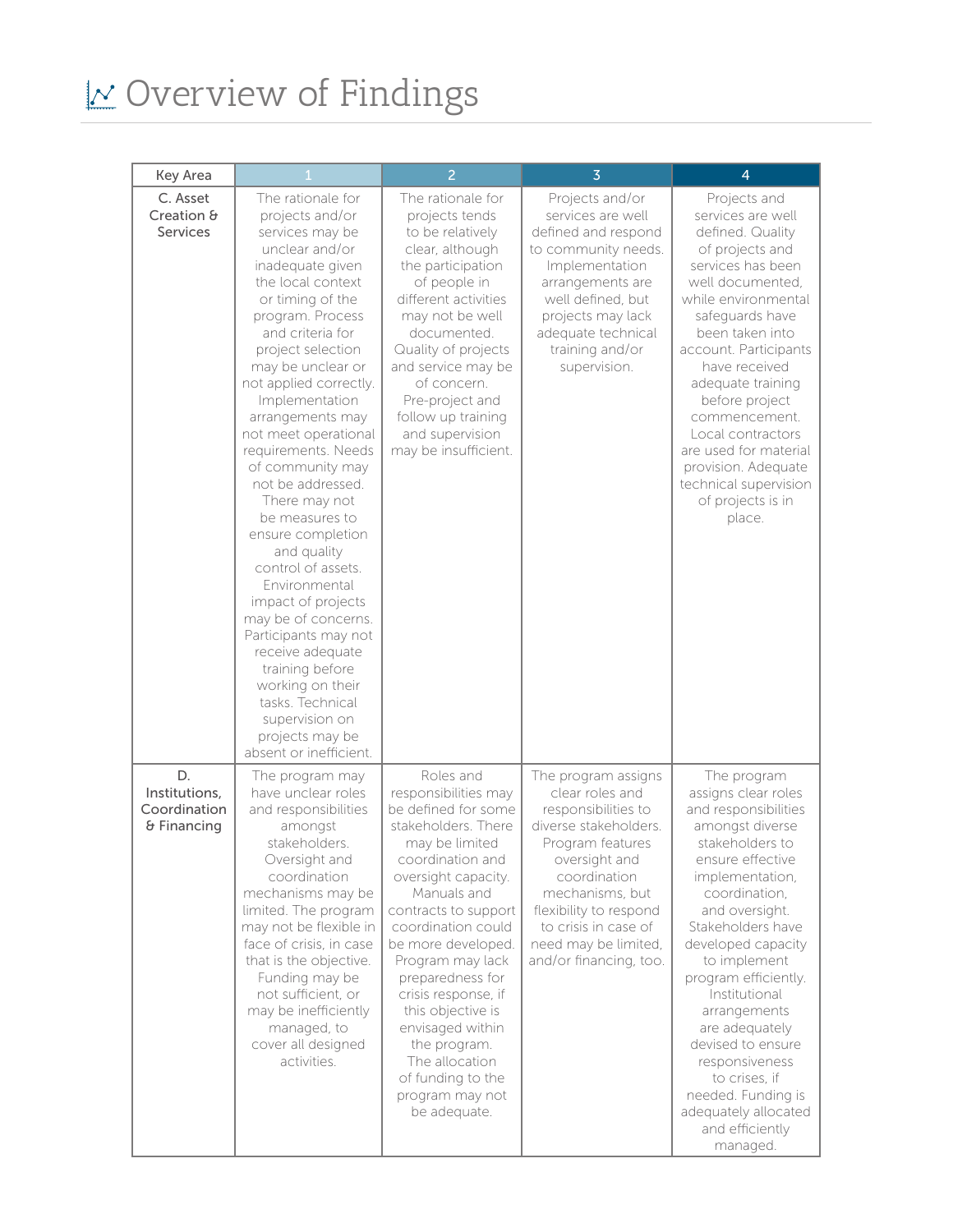| Key Area                                            |                                                                                                                                                                                                                                                                                                                                                                                                        | $\overline{2}$                                                                                                                                                                                                                                                                                                                                                                                            | $\overline{3}$                                                                                                                                                                                                                                                                                                               | 4                                                                                                                                                                                                                                                                                                                                                                                                                          |
|-----------------------------------------------------|--------------------------------------------------------------------------------------------------------------------------------------------------------------------------------------------------------------------------------------------------------------------------------------------------------------------------------------------------------------------------------------------------------|-----------------------------------------------------------------------------------------------------------------------------------------------------------------------------------------------------------------------------------------------------------------------------------------------------------------------------------------------------------------------------------------------------------|------------------------------------------------------------------------------------------------------------------------------------------------------------------------------------------------------------------------------------------------------------------------------------------------------------------------------|----------------------------------------------------------------------------------------------------------------------------------------------------------------------------------------------------------------------------------------------------------------------------------------------------------------------------------------------------------------------------------------------------------------------------|
| E. Monitoring<br>& Evaluation                       | The program may<br>not present a well<br>defined M&E system.<br>An MIS may not<br>be established.<br>Indicators for<br>performance may<br>not be well defined<br>and systematically<br>collected. At present,<br>evaluations may have<br>not been conducted<br>or planned.<br>Measures to address<br>accountability<br>concerns may not<br>be in place.                                                | An MIS may not<br>be well developed.<br>Input and output<br>indicators may<br>be collected but<br>not outcome or<br>impact indicators.<br>Evaluations may<br>have not been<br>conducted but<br>are planned.<br>Accountability<br>mechanisms may<br>be underdeveloped.                                                                                                                                     | The program<br>exhibits clear M&E<br>arrangements, as well<br>as clear mechanisms<br>to promote<br>accountability.<br>The program<br>should enhance<br>ways to capture<br>and disseminate<br>evidence, MIS<br>is developed<br>but it could be<br>strengthened. Some<br>evaluations have<br>been conducted or<br>are planned. | M&E protocols<br>track results and<br>impacts of the<br>program across<br>time and space. MIS<br>is fully developed.<br>Process and impact<br>evaluations have<br>been conducted.<br>Mechanisms are in<br>place to enhance<br>transparency and<br>reduce error, fraud,<br>and corruption.                                                                                                                                  |
| F. Coherence<br>& Integration<br>Across<br>Programs | The program may<br>not be harmonized<br>or integrated<br>with similar or<br>complementary<br>interventions. The<br>program may<br>not use common<br>administrative tools.<br>There may be<br>limited potential for<br>harmonization.                                                                                                                                                                   | The program<br>may have loose<br>harmonization<br>arrangements<br>with other<br>programs. Use of<br>complementary<br>administrative<br>tools may be<br>limited. There is<br>some potential<br>of harmonization<br>among a few<br>programs.                                                                                                                                                                | The program is<br>well integrated and<br>complemented with<br>other interventions<br>and may use<br>complementary<br>administrative<br>tools to support<br>implementation.<br>Potential for<br>harmonization exists.                                                                                                         | The program is<br>harmonized and<br>complemented with<br>other interventions<br>to contribute to<br>shared objectives<br>of similar programs<br>and to complement<br>the efforts of other<br>programs. Program<br>uses complementary<br>administrative<br>tools. There is great<br>potential to continue<br>harmonizing<br>programs at various<br>levels.                                                                  |
| G. Skills &<br>Employability                        | Training strategies<br>may not be clear.<br>The nature of<br>trainings may not<br>meet participant<br>needs. Delivery of<br>the program may not<br>be well designed. No<br>clear market<br>linkages exist be-<br>tween needs,<br>demand, and<br>training. Materials<br>and staff may be<br>inadequate, either in<br>number/amount or<br>capacity. Feedback<br>on received training<br>may be negative. | Training is in place<br>but may not be<br>adequate or up to<br>date. Links to longer<br>term employability<br>through training<br>or complementary<br>services may not<br>be in place or may<br>be very limited. Of<br>the three measures<br>examined here<br>(Nature of<br>Curricula, Delivery<br>and Incentives, and<br>Logistics), at least<br>one component is<br>well measured and<br>well executed. | Training is provided<br>as a link to<br>employability, as well<br>as other services to<br>improve longer term<br>income generation<br>possibilities for<br>participants. Of the<br>three measures<br>examined here, at<br>least two<br>components are well<br>measured and well<br>executed.                                 | The nature of<br>curricula is aligned<br>to participant needs.<br>Best practices in<br>program delivery and<br>design are utilized.<br>Strong market<br>linkages exist and<br>are documented<br>between needs, de-<br>mand, and training.<br>Abundant<br>materials are<br>available and<br>adequate and quality<br>staff is implementing<br>the project.<br>Feedback on<br>received training<br>shows positive<br>results. |